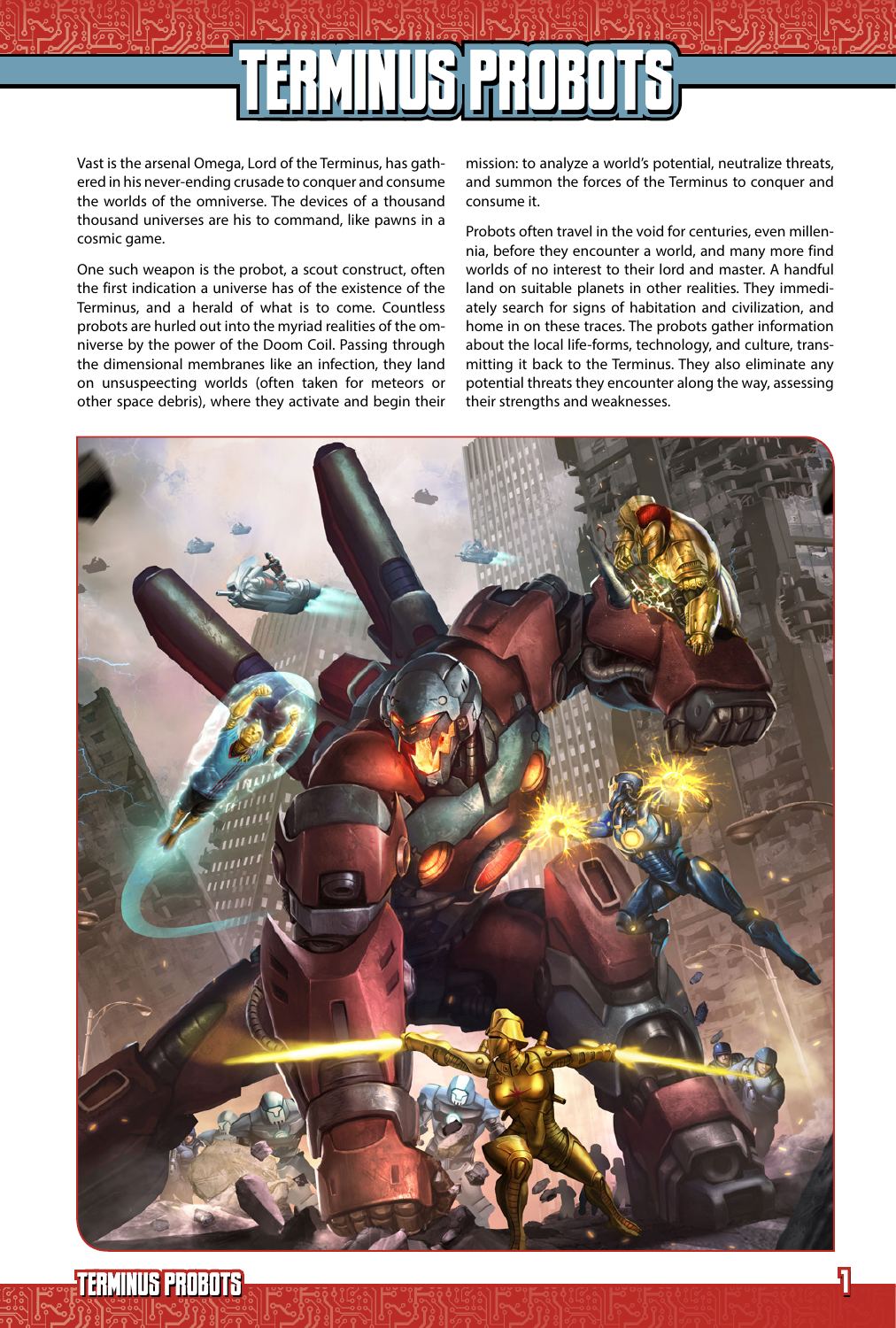## FRMINIIS PROROT

| <u>i Liiminuu I Hudu I</u> |  |  |  |  |  |  |  |  |  |
|----------------------------|--|--|--|--|--|--|--|--|--|
| .                          |  |  |  |  |  |  |  |  |  |
| Ш                          |  |  |  |  |  |  |  |  |  |

### POWERS

**Colossal:** Growth 16 (Permanent, Innate) • *33 points*

**Machine:** Immunity 40 (Fortitude effects, mental powers), Impervious Toughness 16 • *56 points*

**Rockets:** Flight 8 (500 MPH) • *16 points*

**Sensor Array:** Senses 18 (Analytical Vision, Communication Link with the Terminus, Darkvision, Direction Sense, Distance Sense, Extended Vision 2, Radio, Rapid Vision 2, Time Sense, Ultravision, Vision Penetrates Concealment) • *18 points*

**Weapon Array:** Array (31 points)

- *•* **Blaster:** Ranged Damage 14, Accurate, Variable Effect (energy types) • *1 point*
- *•* **Force Web:** Ranged Cumulative Affliction 10 (Resisted by Dodge, Overcome by Damage; Hindered and Vulnerable, Defenseless and Immobilized), Extra Condition, Limited Degree • 3*1 points*

### SKILLS

Insight 4 (+6), Investigation 8 (+8), Perception 8 (+10), Ranged Combat: Weapons Array 4 (+6), Technology 8 (+8)

### ADVANTAGES

Assessment, Eidetic Memory

Usually, once a probot has landed on a world, it is already and do not vary from their instructions. too late. Although a formidable force, the probot is only a scout. A world capable of defeating one is certainly noteworthy, but hardly a concern for the forces of the Terminus. Still, probots are equipped to deal with such potential concerns: if Omega or his lieutenants feel the newly encountered world is potentially more trouble than it is worth, the probot can be turned into an omega-bomb, capable of wiping out the entire world and removing it as a concern.

On a few occasions, probots become damaged during their long journey across the omniverse. Sometimes they land on planets and fail to activate, remaining buried beneath crash sites, or drifting through omniversal space, until some outside influence activates them. A damaged probot is even more dangerous, as its behavior is completely unpredictable, and it may become a walking bomb, just waiting to go off, if it is not handled carefully.

### PERSONALITY

Machines programmed for one purpose, probots have limited artificial intelligence and personalities. They are capable of communicating (absorbing the local language as part of their scanning process) but rarely have anything to say to the populace, apart from informing them of their eventual fate, either to be conquered by the Terminus, or destroyed. Probots cannot be dissuaded from their mission or reasoned with, although they can potentially be fooled.

| OFFENSE                  |                                     |                  |        |  |  |  |  |  |
|--------------------------|-------------------------------------|------------------|--------|--|--|--|--|--|
| <b>INITIATIVE +0</b>     |                                     |                  |        |  |  |  |  |  |
| $Blaster + 8$            | Ranged, Damage 14 (variable)        |                  |        |  |  |  |  |  |
| Force Net $+8$           | Ranged, Affliction 10 (Dodge DC 20) |                  |        |  |  |  |  |  |
| Unarmed $+8$             | Close, Damage 16                    |                  |        |  |  |  |  |  |
| <b>DEFENSE</b>           |                                     |                  |        |  |  |  |  |  |
| <b>DODGE</b>             | 8                                   | <b>FORTITUDE</b> | Immune |  |  |  |  |  |
| <b>PARRY</b>             | 8                                   | <b>TOUGHNESS</b> | 16     |  |  |  |  |  |
| <b>WILL</b>              | $6*$                                |                  |        |  |  |  |  |  |
| *Immune to mental powers |                                     |                  |        |  |  |  |  |  |

| <b>POWER POINTS</b> |               |                 |     |
|---------------------|---------------|-----------------|-----|
| <b>ABILITIES</b>    | 14            | <b>SKILLS</b>   | 16  |
| <b>POWERS</b>       | 155           | <b>DEFENSES</b> | 16  |
| <b>ADVANTAGES</b>   | $\mathcal{P}$ | <b>TOTAL</b>    | 217 |
|                     |               |                 |     |

### COMPLICATIONS

**Machine:** Probots are sophisticated machines, but machines nonetheless, and often limited in their "thinking" and individual initiative.

**Motivation—Programming:** Probots are programmed to carry out their tasks as scouts and saboteurs before an invasion

### POWERS & ABILITIES

A probot is a massive machine powered by a cosmic energy furnace in its torso. Built of alien alloys and covered in armor plating, a probot can survive re-entry and crash landing on a planet's surface, as well as resisting most weapons. As machine, they are immune to the biological needs of living things, and lack a true "mind" for mental powers to influence them.

A probot is equipped with antigravitational and rocket propulsion, allowing it to fly at subsonic speeds, although many of them walk, gathering data as they inexoribly move towards their targets. The robots have an array of sensors, able to scan a wide range of electromagnetic frequencies, including local broadcast transmissions. All of this information is stored in the probot's data-banks, and regularly transmitted back to the Terminus via subspace link.

Probots are equipped with both offensive and capture weapons. A force web projector can fire pulses of energy that ensnare targets, usually for later analysis, while the machine's blaster cannons can be tuned to project different forms of energy based on the probot's analysis of target weaknesses, also useful in gathering information for its master.

TERMINUS PROBOTS